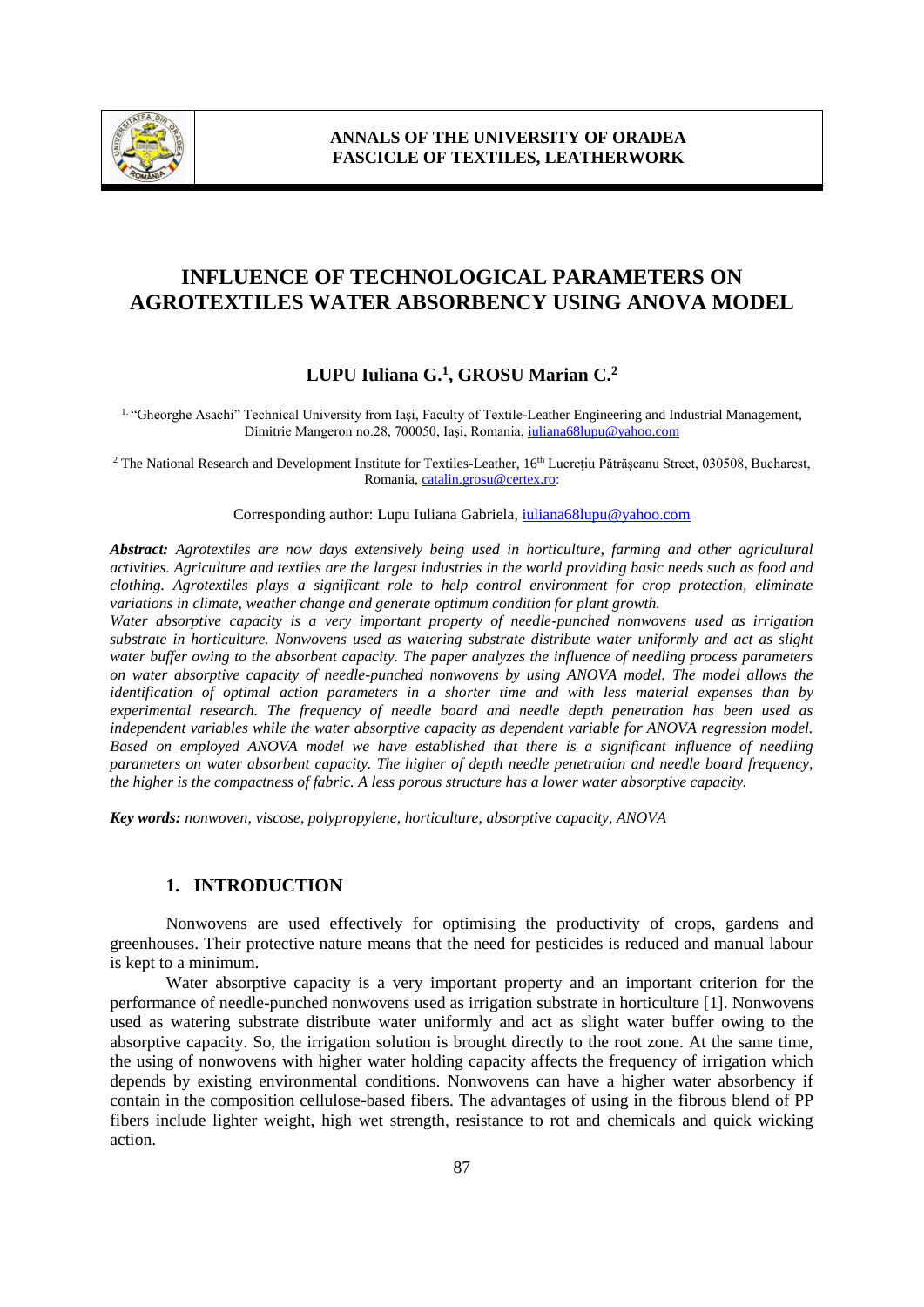

Needle punching is a process for converting webs of fibre into coherent fabric structures, normally by means of barbed needles, which produce mechanical bonds within the web [2, 3]. In order to understand more about the influence of needling process parameters on nonwoven water absorbent capacity it is essential to use mathematical modelling which is an investigation method of technological processes based on experimental data collection and processing [4].

ANOVA model allows the identification of optimal action parameters in a shorter time and with less material expenses than the experimental research. One of the attributes of ANOVA which ensured its early was computational elegance. The structure of the additive model allows solution for the additive coefficients by simple algebra rather than by the matrix calculations. The determination of statistical significance also required access to tables of the Fisher function which were supplied by early statistics test [4, 5, 6, 7].

# **2. EXPERIMENTAL**

#### **2.1 Materials**

A blend of 50% polypropylene (6.7dtex/50mm) + 50% viscose (3.3dtex/38mm) was used for the preparation of needle-punched nonwoven fabrics.

#### **2.2 Methods**

Web of polypropylene/viscose fibers was formed by carding and lapping process, respectively. The basis weight of the web was controlled as  $150g/m<sup>2</sup>$ . Then the nonwoven fabrics were made by using an Automatex needle loom having 15x18x42x3CBA Foster needles. The experiments took place under pilot unit condition.

Before performing the water absorptive capacity measurements, the samples were conditioned at 65%, relative humidity and 20<sup>0</sup>C temperature for 24 h. The fabric water absorptive capacity was tested according to ISO 9073-6 using a cylindrical wire basket that has been dropped on to the surface of the liquid from a hight of 25 mm.

The water absorptive capacity in % was calculated using the following relation:

$$
C_a = \frac{M_d - M_w}{M_w} x 100\%
$$
 (1)

where:

Md: mass in g of the dry test sample,

Mw: mass in g of the wet test sample at the end of test.

There is an increase of water absorptive capacity at low values of needle board frequency and depth penetration. A porous structure has a higher absorptive capacity because of a higher number of pores which contain a higher air amount.

Experimental results concerning the needle-punched nonwoven water absorptive capacity were statistically processed using ANOVA model.

### **3. RESULTS AND DISCUSSION**

### **3.1. Collection, systematization and processing of experimental data**

Econometric modelling is performed using numeric variables. In ANOVA regression model were included the following variables:

- dependent variable (Y) representing the water absorptive capacity, expressed in %;

- independent variables representing needle board frequency  $(X_1)$  respective needle depth penetration  $(X_2)$ , expressed in cycles/min respective in mm.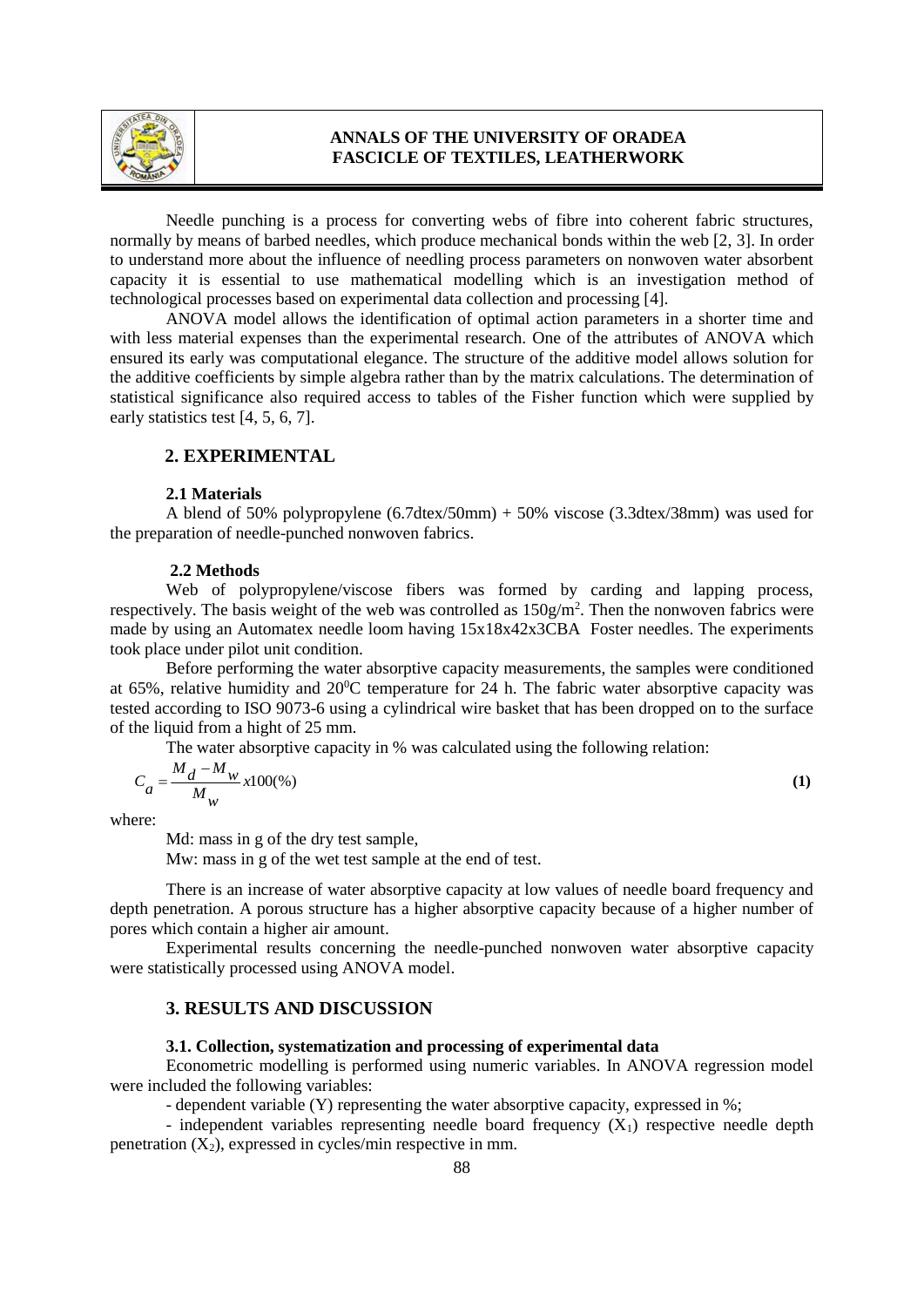

In Table 1 are indicated the experimental data regarding the influence of independent variables on water absorptive capacity of needle-punched nonwovens comprising PP fibers and viscose fibers.

| <b>Tuble 1:</b> <i>Experimental</i> agree                                 |                |      |  |  |
|---------------------------------------------------------------------------|----------------|------|--|--|
| <b>Independent variables</b><br>Mean measured value of dependent variable |                |      |  |  |
| $\mathbf{A}_1$                                                            | $\mathbf{A}_2$ |      |  |  |
| 94                                                                        |                | 1850 |  |  |
| 115                                                                       |                | 1979 |  |  |
| 165                                                                       |                | 2119 |  |  |
| 165                                                                       |                | 2102 |  |  |
| 215                                                                       |                | 2017 |  |  |
| 236                                                                       |                | 1974 |  |  |

| Table 1: Experimental data |  |
|----------------------------|--|
|----------------------------|--|

#### **3.2. Hypotheses formulation**

H0: Needle board frequency respective needle depth penetration has not significant influence on mean values of water absorptive capacity;

H1: Needle board frequency respective needle depth penetration has significant influence on mean values of water absorptive capacity  $(H_0 \text{ is reject}).$ 

#### **3.3. Formulation of the regression model**

The Anova model is defined by relation:

$$
Y = \beta_0 + \beta_1 X_1 + \beta_2 X_2 + \varepsilon
$$

The SPSS (Statistical Package for the Social Sciences) program was used in the modelling process. The coefficients defined in Table 2 were determined for the established model and the t-test show if the influence of the needle board frequency respective needle depth penetration is "significant" on mean values of water absorptive capacity.

**(2)**

| Model |                               | <b>Twell</b> $\boldsymbol{z}$ . Coefficients of the $\boldsymbol{y}$ of $\boldsymbol{z}$ model<br><b>Unstandardized Coefficients</b> |                   | <b>Standardized Coefficients</b> |       |       |
|-------|-------------------------------|--------------------------------------------------------------------------------------------------------------------------------------|-------------------|----------------------------------|-------|-------|
|       |                               |                                                                                                                                      | <b>Std. Error</b> | <b>Beta</b>                      |       | Sig.  |
|       | (Constant)                    | 1639.838                                                                                                                             | 123.005           |                                  |       | 0.000 |
|       | <b>Needle board frequency</b> | 0.703                                                                                                                                | 0.359             | 0.396                            | .958  | 0.039 |
|       | Needle depth penetration      | 35.138                                                                                                                               | 14.832            | 0.479                            | 2.369 | 0.032 |

|  | Table 2: Coefficients of ANOVA model |  |  |
|--|--------------------------------------|--|--|
|--|--------------------------------------|--|--|

*a. Dependent Variable: Water absorbent capacity*

From Table 2 it can be noticed that  $Sig<0.05$ , so the H<sub>0</sub> is rejected and H<sub>1</sub> accepted. Hence, the needle board frequency and needle depth penetration has a significant influence on water absorptive capacity.

The estimated ANOVA model has the following expression:  $Y = 1639.84 + 0.703X_1 + 35.138X_2$  (3)

### **3.4. Hypotheses confirmation over errors** *3.4.1. M(ε)=0 (errors mean is null)*

The hypotheses are the following:

 $H_0$ :  $M(\varepsilon) = 0$ 

 $H_1$ :  $M(\varepsilon) \neq 0$ 

The student t-test for errors (unstandardized residual) evaluation was applied as see in Table 3.

**(4)**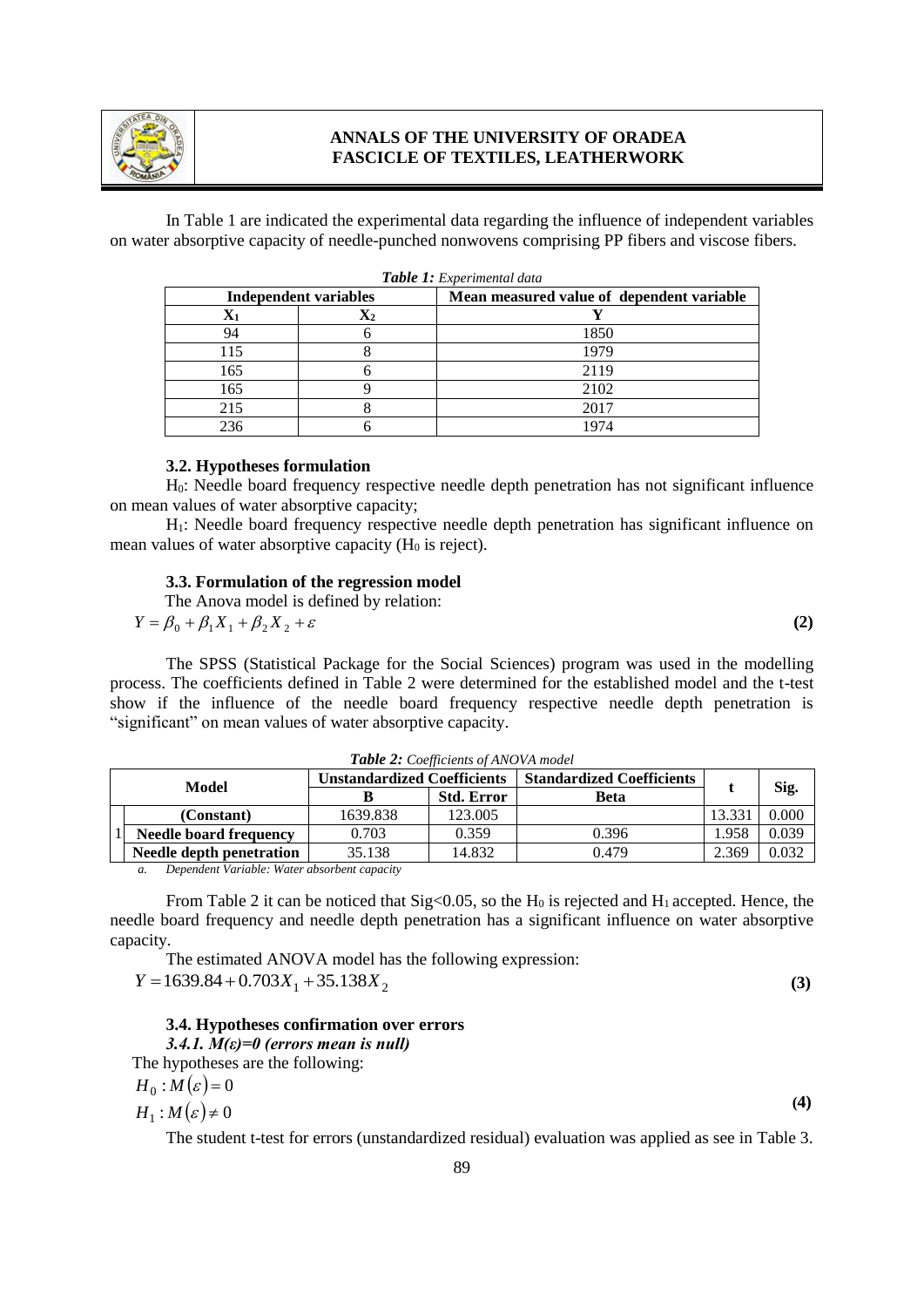

|                           |        | $Test Value = 0$ |                    |                           |                                                     |         |  |  |  |
|---------------------------|--------|------------------|--------------------|---------------------------|-----------------------------------------------------|---------|--|--|--|
|                           |        | df               | Sig.<br>(2-tailed) | Mean<br><b>Difference</b> | 95% Confidence Interval of the<br><b>Difference</b> |         |  |  |  |
|                           |        |                  |                    |                           | Lower                                               | Upper   |  |  |  |
| Water absorptive capacity | 93.030 | 17               | 0.000              | 2007.611                  | 1962.08                                             | 2053.14 |  |  |  |
| Unstandardized Residual   | 0.000  | 17               | .000               | 0.000                     | $-35.67$                                            | 35.67   |  |  |  |

| <b>Table 3:</b> Student t-test for testing of mean errors |  |  |  |
|-----------------------------------------------------------|--|--|--|
|                                                           |  |  |  |

*Sig=1>0.05, so hypothesis H<sup>0</sup> is accepted*

# 3.4.2.  $V(\varepsilon_i) = \sigma^2$  (homoscedasticity hypotheses)

A non-parametric correlation test is applied between the estimated errors and dependent variable. The correlation coefficient Spearman was calculated and the Student t-test for this coefficient was performed (see table 4). The hypotheses are:

- H0: correlation coefficient is insignificantly larger than zero (null hypothesis of Student t-test is accepted),
- H<sub>1</sub>: correlation coefficient is significantly larger than zero (null hypothesis of Student t-test is rejected).

|        | Correlations                                                |                                |           |           |  |  |  |
|--------|-------------------------------------------------------------|--------------------------------|-----------|-----------|--|--|--|
|        | <b>Unstandardized Residual</b><br>Water absorptive capacity |                                |           |           |  |  |  |
|        | Water                                                       | <b>Correlation Coefficient</b> | 1.000     | $0.720**$ |  |  |  |
| s<br>ு | absorptive                                                  | $Sig. (2-tailed)$              | 0.000     | 0.001     |  |  |  |
| ∾<br>0 | capacity                                                    |                                | 18        | 18        |  |  |  |
| τ      | <b>Unstandardized</b>                                       | <b>Correlation Coefficient</b> | $0.720**$ | 1.000     |  |  |  |
| Spearm |                                                             | Sig. (2-tailed)                | 0.001     | 0.000     |  |  |  |
|        | <b>Residual</b>                                             |                                | 18        | 18        |  |  |  |

*Table 4: Spearman test for verifying the homoscedasticity hypothesis*

*\*\*. Correlation is significant at the 0.01 level (2-tailed).*

The values of sig. for correlations water absorptive capacity – estimated errors ( $Sig=0.000$ ) are equal and constant. The correlation Spearman coefficient  $(r = 0.720)$  and Student t-test for this Spearman coefficient are indicated in Table 4. The significance of Student t-test (Sig  $t = 0.000$ ) leads to the decision to reject the null hypothesis of Student test (hypothesis that correlation coefficient is insignificantly larger than zero). Therefore, is rejected the homoscedasticity hypothesis for regression model between the water absorptive capacity and dependent variables (needle board frequency and needle depth penetration) with a probability of 0.95.

# **3.4.3.**  $\boldsymbol{\varepsilon}$ **i**  $\sim N(0, \sigma^2)$  – normality hypothesis

Testing normality errors distribution can be done using non-parametric tests like Kolmogorov-Smirnov test, Skewness test and Kurtosis test [3] (see Table 5 and Table 6).

|                                  |                        | Water absorptive capacity |
|----------------------------------|------------------------|---------------------------|
|                                  |                        | 18                        |
| Normal Parameters <sup>a,b</sup> | Mean                   | 2007.61                   |
|                                  | <b>Std. Deviation</b>  | 91.557                    |
|                                  | <b>Absolute</b>        | 0.190                     |
| <b>Most Extreme Differences</b>  | <b>Positive</b>        | 0.096                     |
|                                  | <b>Negative</b>        | $-0.190$                  |
| Kolmogorov-Smirnov Z             |                        | 0.807                     |
|                                  | Asymp. Sig. (2-tailed) | 0.534                     |

|  | Table 5: Kolmogorov-Smirnov Test |  |
|--|----------------------------------|--|
|--|----------------------------------|--|

*a. Test distribution is Normal. b. Calculated from data.*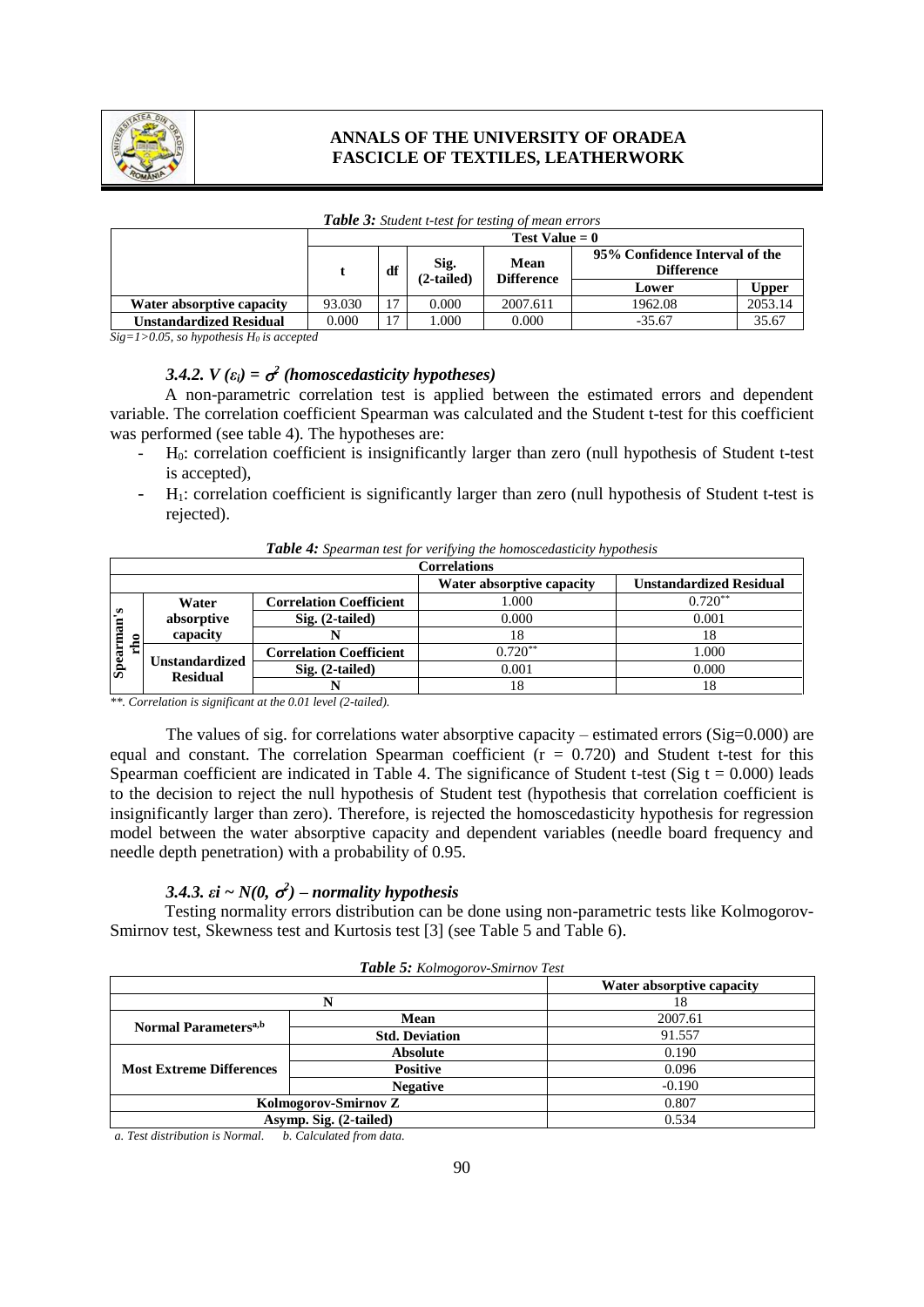

The Sig =  $0.534 > 0.05$ , so it is accepted the normality hypothesis (H<sub>0</sub>). Estimates of distribution errors form are the folowing:

- Fisher asymmetry coefficient: sw = 0.924, for a positive asymmetry (sw  $> 0$ );
- Fisher vaulting coefficients:  $k = -0.109$  for a flattened distribution (k <0).

| <b>Statistics</b>             |                               |                           |                                |  |  |  |
|-------------------------------|-------------------------------|---------------------------|--------------------------------|--|--|--|
|                               |                               | Water absorptive capacity | <b>Unstandardized Residual</b> |  |  |  |
| N                             | Valid                         |                           |                                |  |  |  |
|                               | <b>Missing</b>                |                           |                                |  |  |  |
| <b>Skewness</b>               |                               | $-0.508$                  | 0.924                          |  |  |  |
| <b>Std. Error of Skewness</b> |                               | 0.536                     | 0.536                          |  |  |  |
| <b>Kurtosis</b>               |                               | $-0.222$                  | $-0.109$                       |  |  |  |
|                               | <b>Std. Error of Kurtosis</b> | .038                      | 0.038                          |  |  |  |

| Table 6: Skewness and Kurtosis test for normality hypothesis |  |  |
|--------------------------------------------------------------|--|--|
|--------------------------------------------------------------|--|--|

As seen in Figure 1, the parameter estimations indicate a deviation of errors distribution from the normal distribution.



*Fig. 1: Estimated errors distribution*

*3.4.4. cov (εi, εi) - testing of errors autocorrelation* The hypotheses are:

- H<sub>0</sub>:  $\rho = 0$  (the errors are not auto-correlated);<br>- H<sub>1</sub>:  $\rho \neq 0$  (the errors are auto-correlated).

 $H_1$ :  $ρ ≠ 0$  (the errors are auto-correlated).

For the verification was used the Durbin-Watson test and the results are presented in Table 7.

*Table 7: Durbin Watson test for errors auto-correlated testing*

| Model |       | <b>R</b> Square | <b>Adjusted R Square</b> | <b>Std. Error of the Estimate</b> | Durbin-Watson |
|-------|-------|-----------------|--------------------------|-----------------------------------|---------------|
|       | 0.783 | 0.614           | 589.ر                    | 58.663                            | 0.681         |

The value of 0.681 is compared with test calculated value (dl, du). It is noted that the obtained value is in the range (0, dl). Therefore, the null hypothesis is rejected which means that the recorded errors have a positive auto-correlation.

The test statistic is the following:  $DW = d = 2(1 - \hat{\rho})$  where  $\hat{\rho}$  is the correlation coefficient error estimator and fulfilling the following condition:  $-1 \le \hat{\rho} \le 1$ . If  $d = 2(1-\hat{\rho})$ , the statistic values